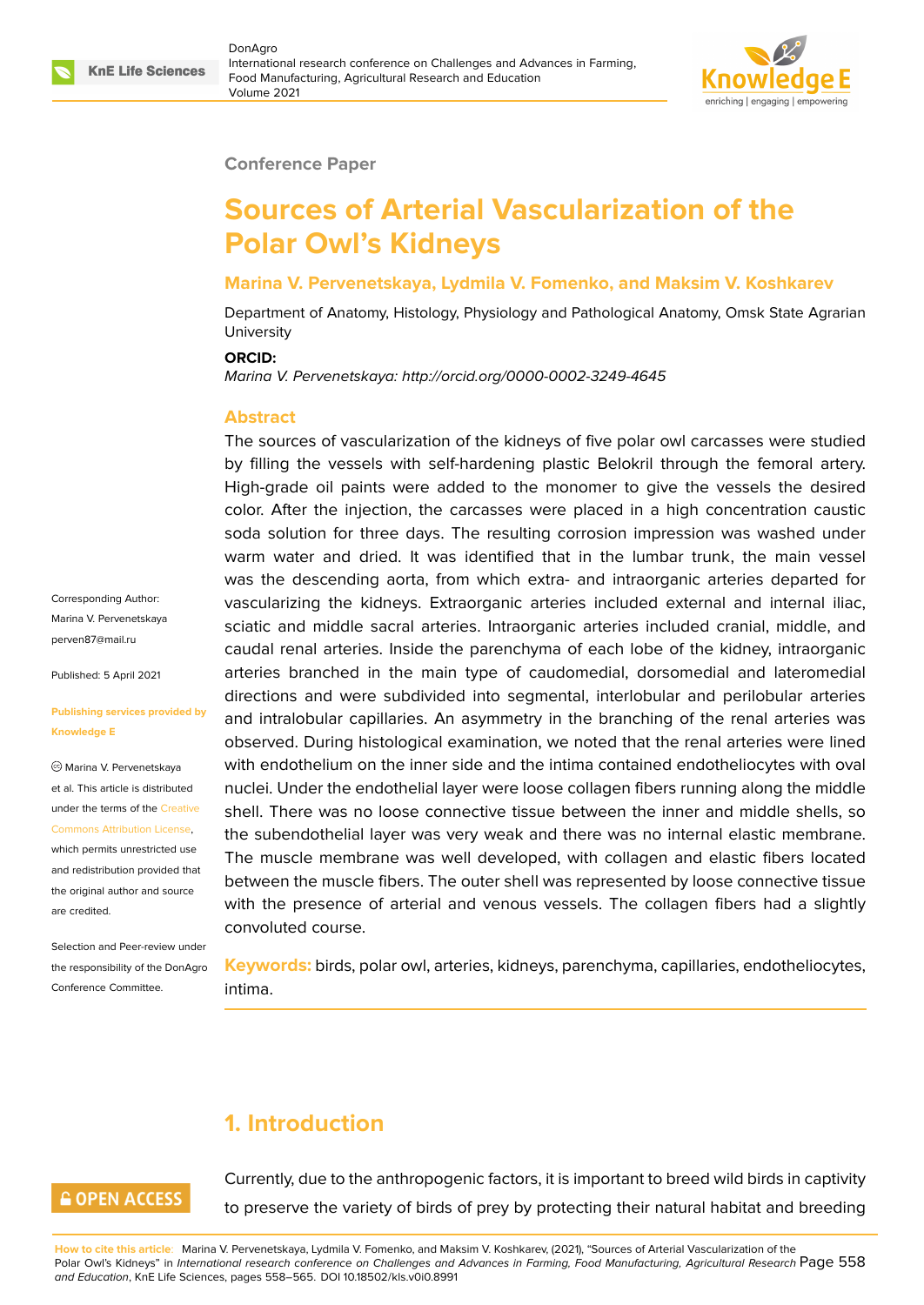in artificial conditions (wildlife reserves, national parks, specially protected natural areas) [1, 2].

Zoos and nurseries play an important role in the preservation of rare species. Ideal conditions are created for the reproduction of rare birds and preservation of the gene [p](#page-5-0)[oo](#page-5-1)l by creating viable groups in open-air cages [3, 4]

During the evolution, the birds learned to flight, acquired greater mobility, increased metabolism and a urinary apparatus with a special structure, which is one of the most important departments in the metabolic processes [o](#page-6-0)f [th](#page-6-1)e body [5]. The urinary apparatus is of paramount physiological importance in the formation and excretion of urine, which is closely connected with the arterial and venous systems [6, 7]. In this regard, the study of the sources of vascularization is of particular importa[nc](#page-6-2)e for the diagnosis and prognosis of diseases of the urinary apparatus. Information about the sources of renal vascularization is the main factor in the treatment of wild bird [sp](#page-6-3)[ec](#page-6-4)ies.

Studies of the arterial system of the kidneys is of particular importance. They are associated with their high physiological activity, filtration and excretion of decay products. The arterial bed has a certain structural plan, characterized by the sequence of arterial vessels distributed in accordance with the hemodynamic direction of blood flow through the paired organs.

In the Russian and foreign literature, despite the extensive information on the morphology of the arteries of the pelvic girdle in domestic and wild birds, information on features of the main vessels in the posterior part of the body is scarce [8–10]. There is no information on the topography of large arterial vessels of the pelvic girdle organs in birds of prey. Despite the advances in modern anatomy of birds, there is no data on intraorgan branching of arteries in the organs of the posterior trunk and [u](#page-6-5)r[ina](#page-6-6)ry system [7, 10, 12].

The research objects were five carcasses (male and female). The birds were clinically healthy, had normal development, and good physique conditions

[Th](#page-6-6)[e re](#page-6-7)search purpose is to study the extraorganic and intraorganic branching of the kidney arteries in the polar owl.

### **2. Methods and Equipment**

The main methodological principle for obtaining scientific information was a comprehensive study of the sources of vascularization of the kidneys in the polar owl. To accomplish this task, a complex of morphological studies of the arteries involved in the vascularization of the kidneys by pouring the vessels through the femoral artery of the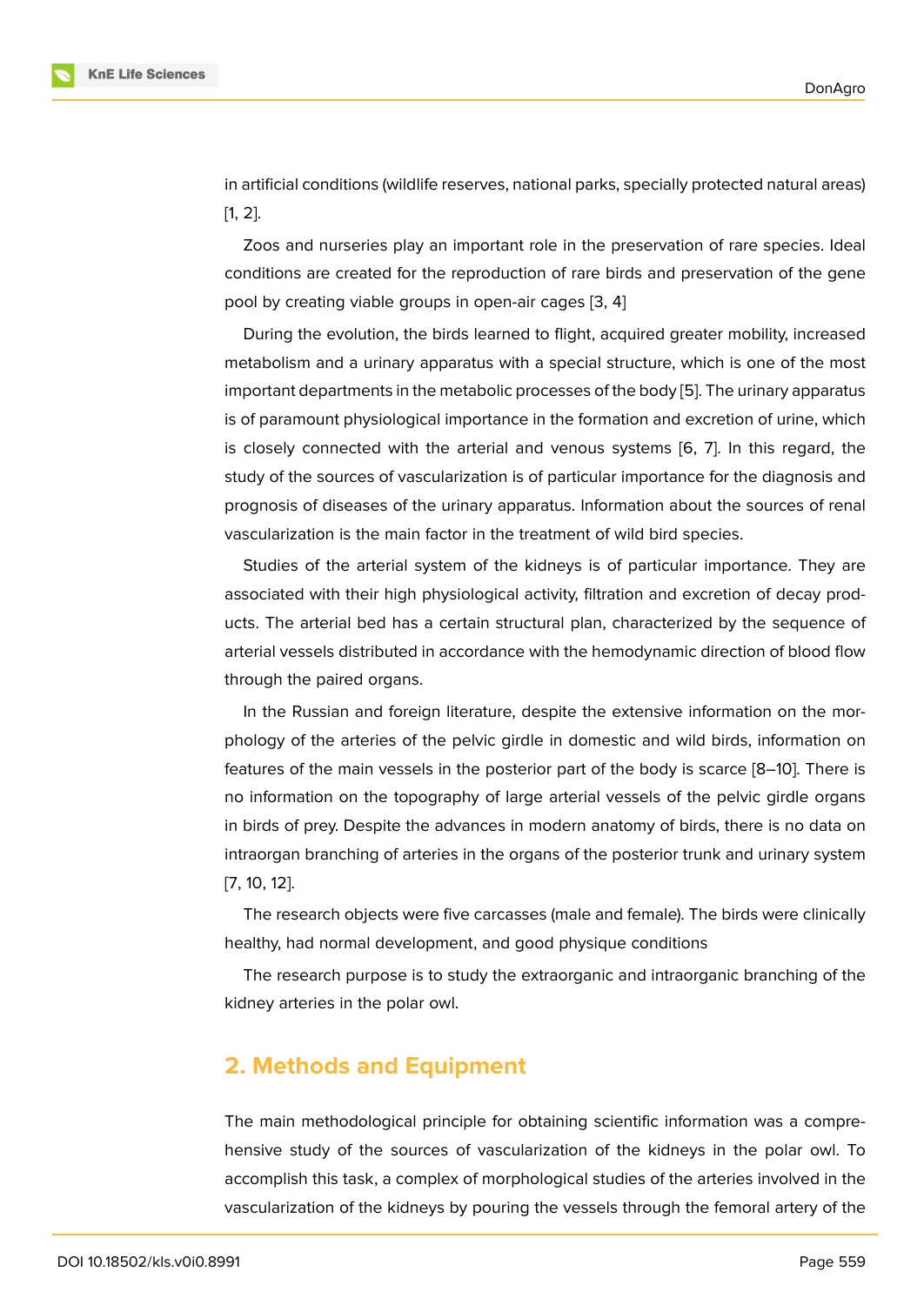self-hardening plastic of the acrylic series "Belokril" was used. High-grade oil paints were added to the monomer to give the vessels the desired color. After the injection of the vessels, the carcasses of the birds were placed in a high concentration caustic soda solution for three days. The resulting corrosion impression was washed under a warm shower and dried

### **3. Results**

Due to a high level of metabolism and a significant functional load on the urinary system, a large amount of arterial blood flows through the kidneys performing the main physiological function of filtration and elimination of substances unnecessary to the body and forming urine.

The main vessel in the lumbar region is the descending aorta - aorta descendens being a continuation of the aortic arch with a diameter of  $4.22 \pm 0.01$  mm (in male polar owls) / 4.91  $\pm$  0.01 mm (in female polar owls). The external iliac, paired cranial renal arteries depart from the descending aorta. The external iliac artery departs from the descending aorta at the level of the first-third vertebra. External iliac right and left arteries run in the craniomedial direction along the ventral surface of the kidneys, crossing each kidney along its entire length in the connective tissue groove. The diameter of the external iliac artery is 2.20  $\pm$  0.02 mm (male) / 2.26  $\pm$  0.04 mm (female), (p < 0.05).

After leaving the external iliac artery, the descending aorta becomes the middle sacral artery. It has a diameter of  $2.40 \pm 0.03$  mm (male) /  $2.62 \pm 0.04$  mm (female), (p < 0.05).



**Figure** 1: Sources of renal vascularization in polar owls (photo from a corrosive preparation): 1 - descending aorta; 2 - cranial renal right aorta; 2a - cranial renal left aorta; 3 - middle sacral aorta; 4 - external iliac right aorta; 4а - left external iliac aorta; 5 - sciatic right aorta; 5a - ischial left aorta; 6 - middle sacral aorta; 7 middle renal right aorta; 7a - middle renal left aorta; 8 - caudal renal right aorta; 8a - caudal renal left aorta; 9 - internal iliac aorta; 10 - caudal medial aorta.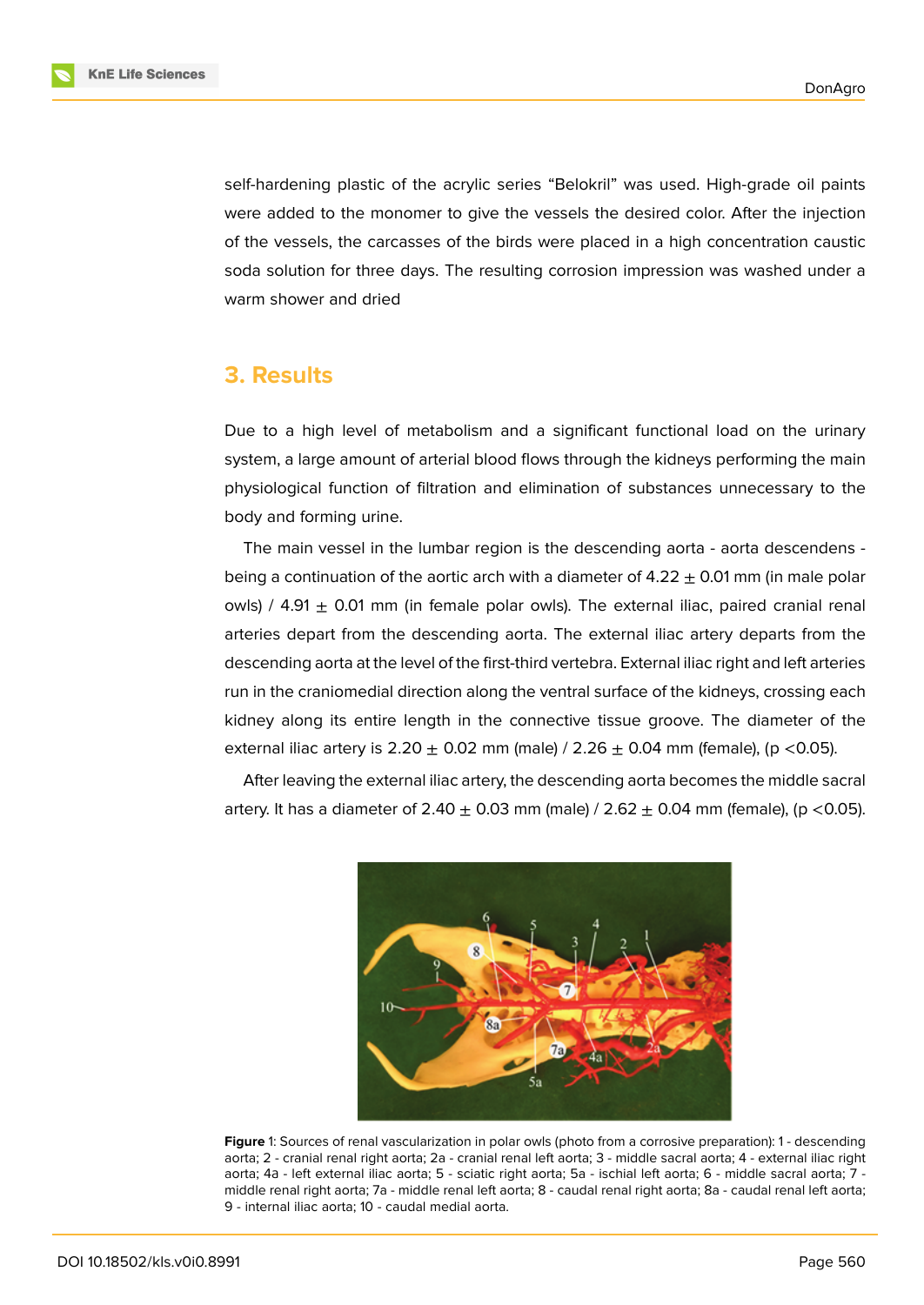The sciatic right and left arteries depart from the middle sacral artery in the caudolateral direction. They form deep vascular impressions on the ventral surface of the kidneys.

The sciatic artery passes between the middle and caudal lobes of each kidney, located in the connective tissue vascular groove. The middle and caudal renal arteries depart from the sciatic arteries into the corresponding lobes of the kidneys. The sciatic artery has a diameter of  $0.85 \pm 0.04$  mm (male) / 1.08  $\pm$  0.02 mm (female), (p <0.05).

The middle sacral artery departs from the sciatic artery and passes in the caudal direction towards the cloaca. It is called the middle tail artery and has a diameter of  $0.96 \pm 0.01$  mm (male) / 1.10  $\pm$  0.01 mm (female), (p < 0.05).

The main vessels involved in the renal vascularization are the cranial, middle, and caudal renal arteries.

The cranial renal right and left arteries - aa. renales craniales dextra et sinistra depart from the lateral surface of the descending aorta at the level of the last thoracic and first lumbar vertebrae. They serve as sources of vascularization of the right and left cranial lobes of the kidneys. All segmental arteries enter each lobe of the kidney, dividing inside it according to the main type, and then form an umbrella.

The cranial renal right artery is divided into three main branches that enter the cranial lobe of the kidney and are divided according to the main type in the lateral, caudolateral and caudal directions. The diameter of the cranial renal artery is  $0.69 \pm 0.02$  mm (male) / 0.75  $\pm$  0.01 mm (female), (p < 0.05).

There are several types of branching of the cranial renal arteries were observed.

The middle renal right and left arteries - aa. renalis medialis dextra et sinistra - depart from the sciatic artery into the middle lobes of each kidney. Within each lobe, they run cranioventrally towards the cranial lobe, along the entire length of the kidney. The diameter of the middle renal artery is  $0.62 \pm 0.02$  mm (male) /  $0.69 \pm 0.02$  mm (female), (p <0.05).

The right and left caudal renal arteries depart from both sciatic arteries into the renal parenchyma.

The caudal renal arteries - aa. renalis caudalis - are directed caudoventrally and vascularize the medial surface of the parenchyma of the caudal lobes. In the polar owl, one or two segmental arteries branch off into the caudal lobe, which are divided into sixeight interlobular arteries, branching in the caudomedial, dorsomedial and lateromedial directions. 9-11 arteries depart from each one and branch out. 12-15 capillaries located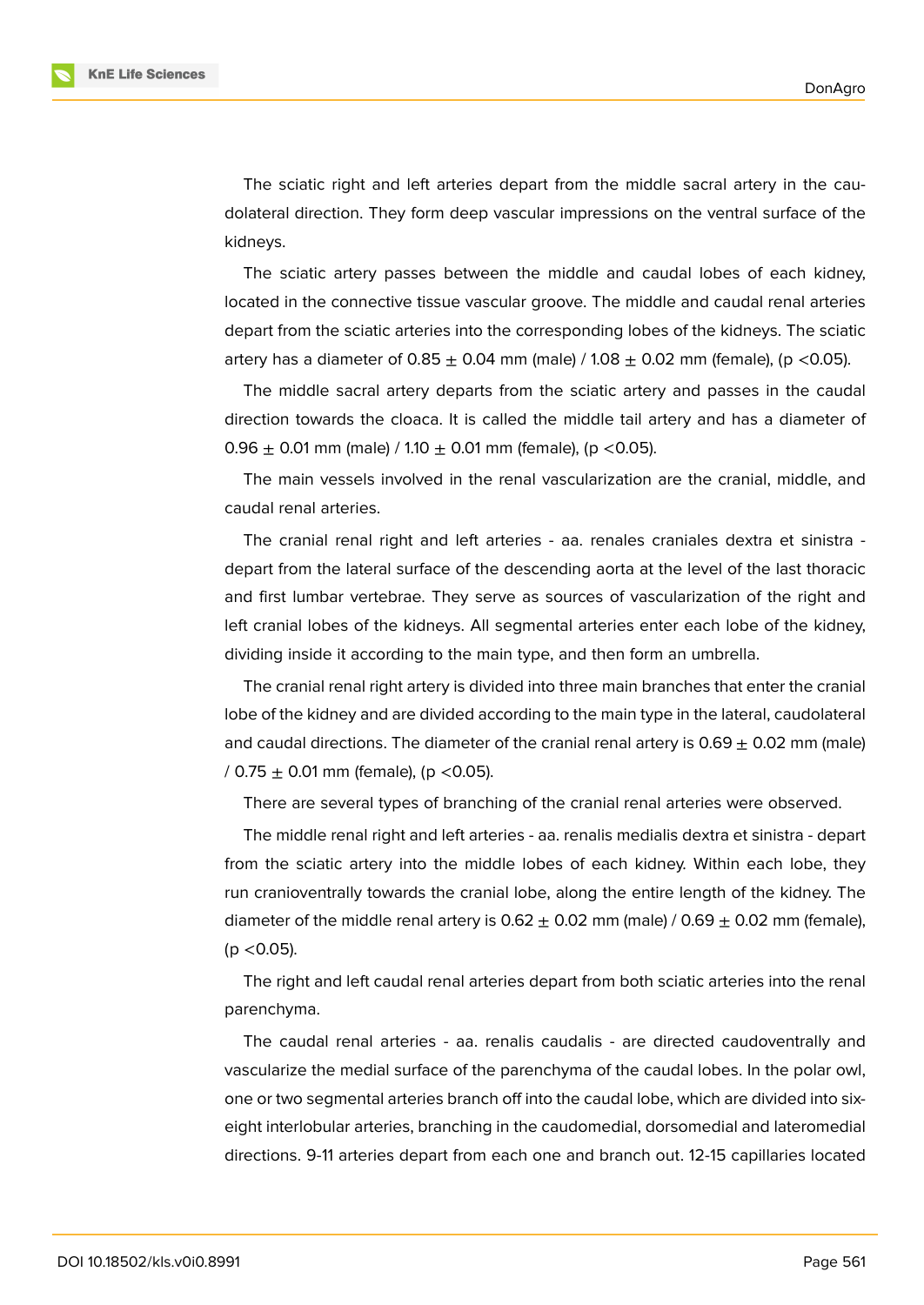parallel to each other depart from them. The diameter of the caudal renal artery is 1.01  $\pm$  0.01 mm (male) / 1.09  $\pm$  0.01 mm (female), (p < 0.05).

The histological examination identified that the renal arteries are lined with endothelium from the inside, the intima contains endothelial cells with oval nuclei. Loose collagen fibers running along the middle shell are located under the endothelial layer. There is no loose connective tissue between the inner and middle membranes, therefore the subendothelial layer is weakly expressed and there is no inner elastic membrane. The muscular layer is well developed, has 25-27 layers of muscle fibers, between which there are 26-28 layers of collagen and elastic fibers. The outer shell is represented by loose connective tissue with arterial and venous vessels. Collagen fibers have a slightly curled course.

The internal iliac right and left arteries branch off from the middle tail artery. The caudal mesenteric artery - a. mesenterica caudalis – departs from the dorsal surface of the middle tail artery cranioventrally and brings blood to the muscular stomach, spleen and pancreas, jejunum, cecum and rectum.

#### **4. Discussion**

From the descending aorta, the external iliac arteries depart, which are associated with translational movements and with strong development of the pelvic limb muscles, which is consistent with [12–14]. Analyzing the morphofunctional parameters of the relationship between the angles of departure of the external iliac arteries and the structure of the pelvic bones, we found that in the polar owl, the external iliac arteries depart at an angle of 78° - 83°[, w](#page-6-7)[hic](#page-7-0)h is associated with relatively short pelvic bones in relation to the length of the trunk and well-developed limbs.

We do not agree with the opinion [6, 7], who noted that the cranial, middle and caudal renal arteries branch off from the descending aorta for the corresponding kidney lobes, entering the center of each lobe.

As a result of morphometric anal[ys](#page-6-3)[is,](#page-6-4) we note that the ratio of the diameter of the cranial renal artery to the descending aorta in the polar owl is 16.3% (male), 15.2% (female), the middle renal artery is 14.6% (male), 14.0% (female), the caudal renal artery is 23.9% (male), 22.1% (female).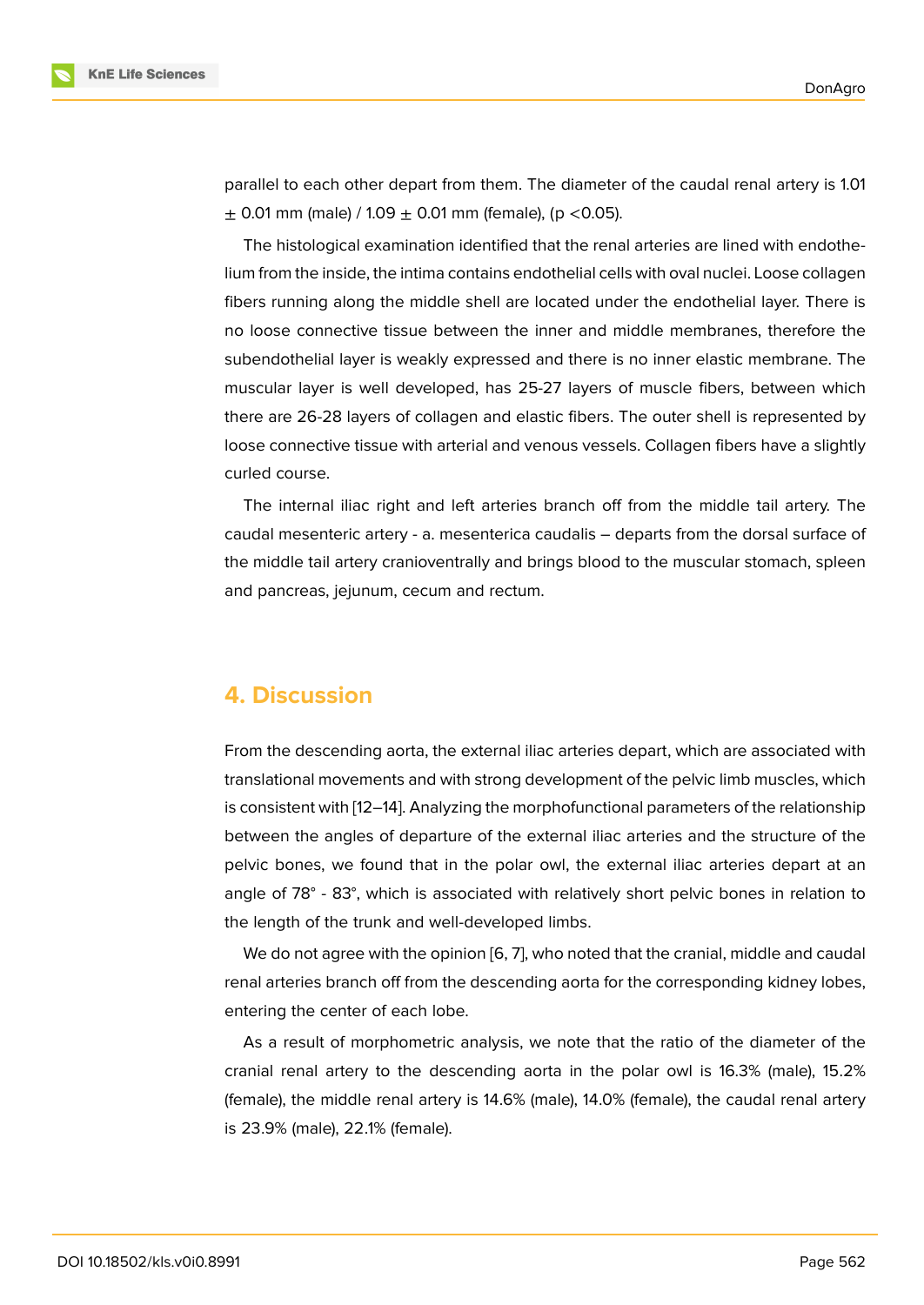### **5. Conclusion**

In the lumbar trunk of the bird species, the main vessel is the descending aorta, from which extra- and intraorganic arteries depart for vascularization of the kidneys. Extraorganic arteries include external and internal iliac, sciatic, and middle sacral ones. Intraorgan arteries include cranial, middle, and caudal renal arteries, which disintegrate into segmental and interlobular, perlobular arteries and intralobular capillaries.

Taking into account the segmental structure of kidneys, which are subdivided into cranial, middle, and caudal lobes, the sources of vascularization are cranial, middle and caudal renal arteries, which are located at the border of each lobe and participate in their blood supply, which is consistent with the data in [5, 6, 10]. In this case, each renal artery is divided dichotomously and vascularize the anterior and posterior parts of the corresponding lobe of the kidney.

A morphometric analysis showed that the ratio of t[he](#page-6-2) [d](#page-6-3)i[am](#page-6-6)eter of the cranial renal artery to the descending aorta is 16.3% (male) / 15.2% (female), to the middle renal artery - 14.6% (male) / 14,0% (female), to the caudal renal artery - 23.9% (male) / 22.1% (female). The branching asymmetry is typical of the renal arteries.

# **Funding**

### **Acknowledgement**

The studies were carried out using the equipment of Omsk State Autonomous Institution "Endoscopic Surgery".

### **Conflict of Interest**

The authors have no conflicts of interest.

### **References**

- [1] Ostapenko, V. A., Ermilova, A. S. and Makarova, E. A. (2017)**.** *Birds of Prey and Owls in Zoos and Nurseries: Yearbook*. Raptors in zoos and breeding stations. Moscow.
- <span id="page-5-1"></span><span id="page-5-0"></span>[2] Fomenko, L. V., *et al*. (2019). Features of Branching of Arteries in the Organs of the Abdominal Cavity in Owl and Falcon Birds. *Bulletin of Omsk SAU*, vol. 2, issue 35, pp. 121-125.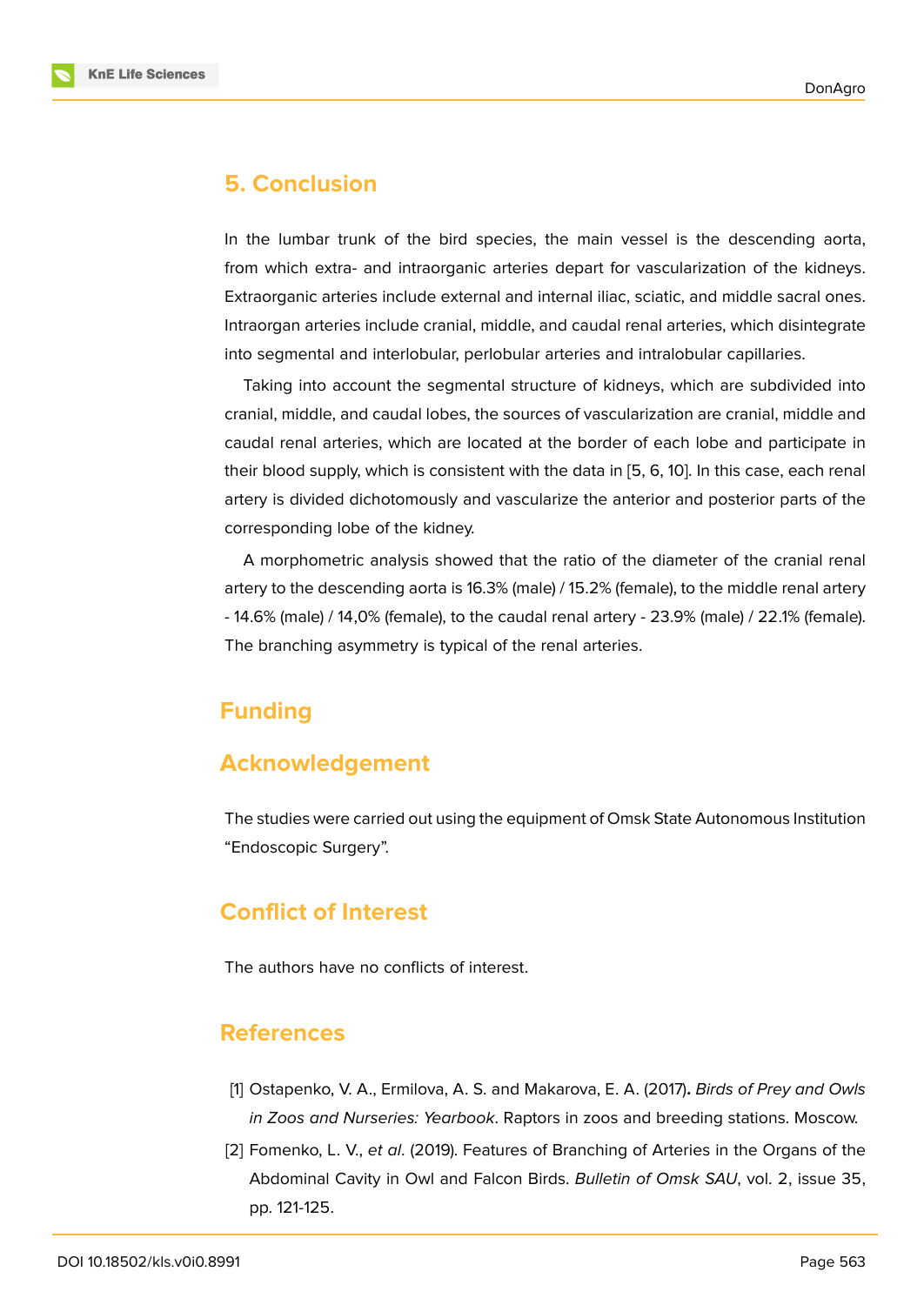

- <span id="page-6-0"></span>[3] Lescheva, N. A., *et al*. (2019). Microecological Approaches to the Prophylactic Correction of Dysbacteriosis Microbiota in the Gastrointestinal Tract of Ducks. Presented at the *International Scientific Conference the Fifth Technological Order: Prospects for the Development and Modernization of the Russian Agro-Industrial Sector* (vol. 393). pp. 60-64. (TFTS 2019). Paris: Atlantis Press.
- <span id="page-6-1"></span>[4] Pervenetskaya, M. V. and Fomenko, L. V. (2018). Anatomical Features of Kidney Structure in Haysex White Hens. *Journal of Pharmaceutical Sciences and Research*, vol. 10, issue 10, pp. 2642-2645.
- <span id="page-6-2"></span>[5] Simons, J. R. (2013). *The Blood – Vascular System Biology and Comparative Physiology of Birds*. New York: Acad. Press.
- <span id="page-6-3"></span>[6] Mukhamedyarov, D. A., *et al*. (2019). Morphological and Functional Characteristics of the Nephrons of the Primary Bird Kidney. *Morphology,* vol. 12, issue 307, pp. 1381-1395.
- <span id="page-6-4"></span>[7] Islam, K. N., *et al*. (2004). The Anatomical Studies of the Kidneys of Rhode Island Red (RIR) and White Leghorn (WLH) Chicken during their Postnatal Stages of Growth and Development. *Inter. Journal of Poultry Science J. P. Sci.*, vol. 3, issue 5, pp. 370- 372.
- <span id="page-6-5"></span>[8] Lucky, N. S. and Khan, M. (2010). Different Types of Oviducal Arteries in the Domestic Hen (Gallus Domesticus) in Bangladesh. International Journal of Biological Research. *Int. J. Bio. Res*, vol. 1, issue 1, pp. 15–18.
- [9] Aslan, K. and Takci, I. (1998). The Arterial Vascularisation of the Organs (Stomach, Intestinum, Spleen, Kidneys, Testes and Ovarium) in the Abdominal Region of the Geese Obtained from Kars Surrounding. *Caucasus University,* Journal of Veterinary Medicine and Research Fac. Vet. Med. J., pp. 49-53.
- <span id="page-6-6"></span>[10] Dikich, A. A., Pervenetskaya, M. V. and Fomenko, L. V. (2019). Features of Arterial Blood Supply to the Kidneys and the Oviductal Magnum in Peking Duck. Presented at the *International Scientific Conference the Fifth Technological Order Prospects for the Development and Modernization of the Russian Agro-Industrial Sector.* (vol. 393). pp. 223–226. (TFTS 2019). Paris: Atlantis Press.
- [11] Kuznetsov, S. L., Mushkabarov, N. N. and Goryachkina, V. L. (2002). *Atlas on Histology, Cytology and Embryology*. Moscow: Medical Information Agency.
- <span id="page-6-7"></span>[12] Petru, B., *et al*. (2007). The Morphology and the Surgical Importance of the Gonadal Arteries Originating from the Renal Artery. Surgical and Radiologic Anatomy. vol. 29, issue 5, pp. 367-371.
- [13] Batach, A. L. (2012). Morphological and Histological Study for the Kidneys of Coot Bird (Fulica Atra). Basrah journal of veterinary research Bas. J. Vet. Res., vol. 25, pp.